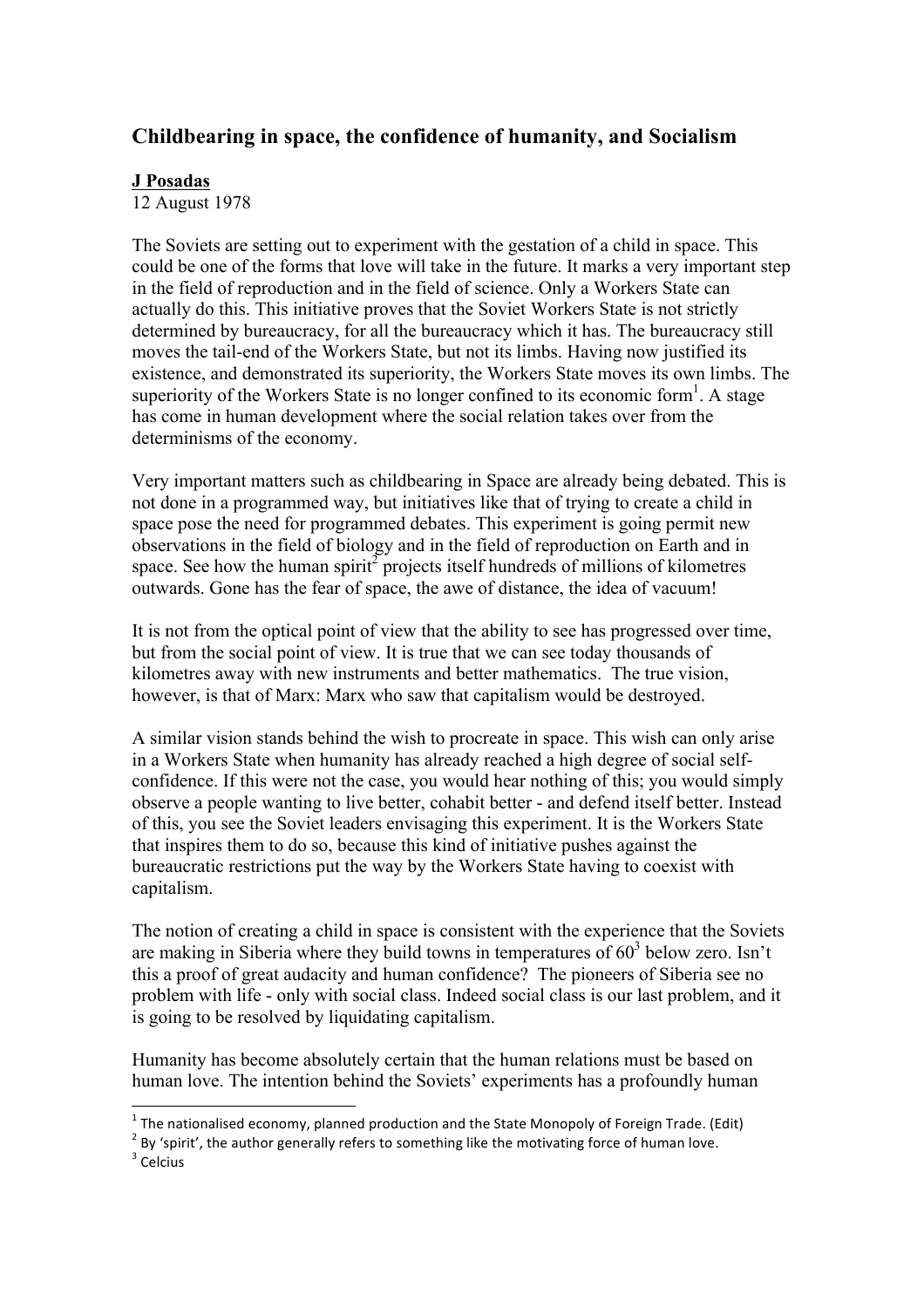character. It is capitalism, on the other hand, that experiments in laboratories to see how better to sell goods, eliminate human beings and dispatch the proletariat. Capitalism would wipe out most of the proletariat, if it could, because it has no more use for surpluses of manpower. Once again it would hurl one mass of proletarians against the other, if it thought it could get away with it. Even the church clashes with capitalism because the church wants people alive and capitalism wants them eliminated.

The forms under which human love ends up being expressed are not governed by sex relations. They are governed by the objective love for humanity; that is to say love for humankind as an integral part of nature and of the universe.

Much time elapsed before this level of consciousness could be reached. With the rise of private property, people developed the fear of shortage, and this fear created egoism. The lack of food in sufficient quantity and for everybody provokes the sentiments of egoism, possession and envy. It is not true that these sentiments are innate. The church says that they are, but the upholding of this falsehood is not even in its interests, for how come god created such a being? You see the stamp of private property on every church notion, like the devil and hell.

The historic process advances through forms straining towards Socialism. They do not follow the pattern of local or partial needs, but that of a logical movement which itself responds to the logical necessity of humanity. Humanity feels pressed and oppressed by the straightjacket that imprisons science. For science is oppressed! The capitalists oppress science by using it to kill people. When science is liberated – it will not be long, in only a few years – we will wipe out all the problems, floods, hunger and misery. All this could already be done, and it will not be long before we do. And when we do, everyone will be an architect, an engineer, a doctor, and the like.

The Soviets' idea of childbearing in space is a rich one. It will bring new measurements in the fields of procreation and birth so far from Earth, and it will tighten our relationship with the universe. This audacious project shows that humanity already embraces the idea of less dependency upon the Earth and improved relations with other worlds. No society composed of classes or led by bureaucrats will carry this out, because only the harmony of Socialism can do it. The point we are at was not reached through calculations and programmes, but through the actions of the whole of society. The economy and science developed within the production methods of systems steadily concentrating and centralising. Every passing day sees all these factors more narrowly dependent upon mathematics, programmes and electronic brains. So much so that the human being can only wonder at the absurdity of having to live as we do, just to work, just to survive, just to make wars; the absurdity of living in conditions where the idea of being useful to nature needs not enter. Such conclusions must be drawn from the Soviets' disposition to create a child in space. It shows that humanity is secure. Secure in the notion that every problem can be solved, absolutely! And easily!

The consciousness of humanity could only reach this peak because the proletariat is the class, the only class in history that can think as humankind. The historic future of the proletariat is not as a proletariat, but as humankind. The proletariat can only develop further as a class by disappearing as class. Such is the Permanent Revolution today. In